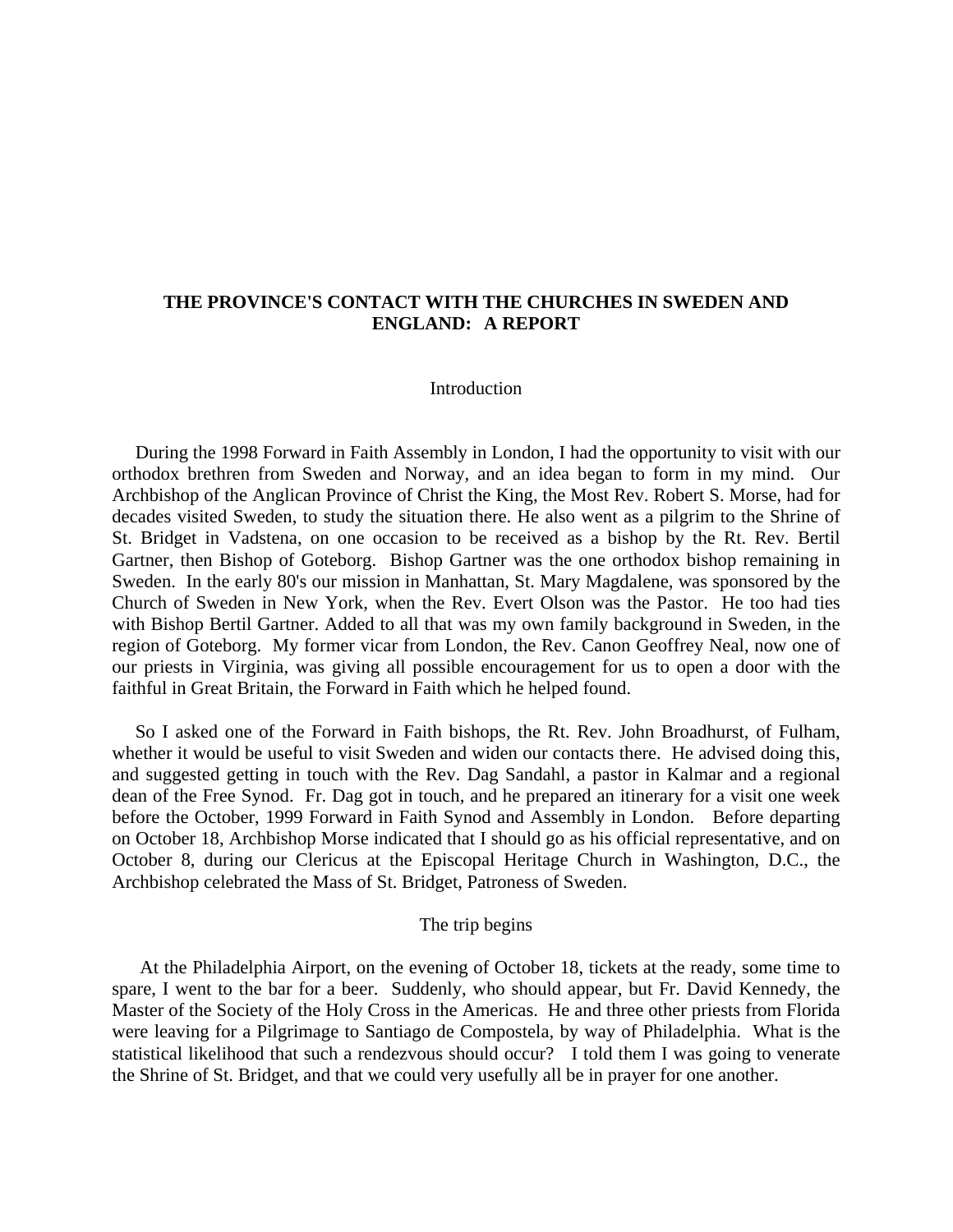Little did I know that upon arrival in Stockholm I would hit the ground running. Sister Karin of the Community of the Holy Spirit in Alsike met me at the Airport. After a warm greeting she handed me an amazing itinerary for the next two and a half days, so rich and full that I knew I was in for one of those *kairotic* moments in time. Immediately we had a short tour of nearby Arlanda, the oldest town in Sweden, and one of the places where the Church first got a foothold, nearly eight centuries ago. Then there was lunch at the Convent with Sisters Marianne, Karin and Ella, all pioneers of the renewal of the religious life in the Church of Sweden. Sister Marianne had been at the Forward in Faith Assembly the previous year, and her Convent is one of the nerve centers of the Free Synod, as I would discover that evening.

 Afternoon coffee was graced by the Archbishop emeritus, Gunnar Weman, who would present the official view of the situation within the Church. He wished for greater charity from his side of the bench, now that 41 years of gnosticism has engendered a festering system of broken promises, cold tyranny, ever increasing encroachment of subtle manipulation from the secular state, and "inclusive language." One of the ironies of the secularized church is that it becomes an ever increasing irrelevance to the secular society.

### The Free Synod

 The ordination of women was passed in 1958 with tremendous pressure from the government; the clergy were seen as part of the civil service, and there must be no "gender discrimination." Freedom of conscience in this matter was gradually constricted until in 1993-94 it became the law that everyone in the Church must go along with the new agenda. Older women now predominate in the theological colleges and the Priesthood is being trivialized. Orthodox ordinands are blocked, and for clergy who resist, there is no more preferment and no moving around; each faithful priest is restricted to his present post. Where ever in the world the gnostic agenda is fomented, the pattern is the same: marginalize and eliminate. The agenda is also the same: abortion, homosexuality and divorce, all pointing to the attempt to redefine human nature, and to deny the Incarnation. The orthodox know that God is using today's heresies for a shakeout of the Western Church and a massive realignment of the entire Body of Christ. All of this first emerged in Sweden.

 It is arctic winter in the Church of Sweden. Yet the faithful have suffered and sacrificed and are finding a way forward. They know that our Lord Jesus Christ is Himself the Way forward, and the Synod churches I visited show through their architecture, art, music, liturgy, preaching, attendance, and predominance of young people, an attentiveness to the stirrings of the Holy Spirit. They want to be ready for the spring thaw. I saw many examples of solid work in the Church, with real eucharistic communities and a recovery of the one great Tradition.

 Quite by "accident" the past two bishops of Goteborg were orthodox, Bishop Gartner and his predecessor. They were alone among the 13 bishops, and since 1992 there has been no orthodox diocesan. In 1983 the Free Synod was organized, with a system of regional deans and the beginnings of an infrastructure for a free province. I met five of these deans and was impressed by the way they work together. The King and Queen lend quiet support behind the scenes. To the astonishment of the gnostics, young catholic candidates for Holy Orders still come forward.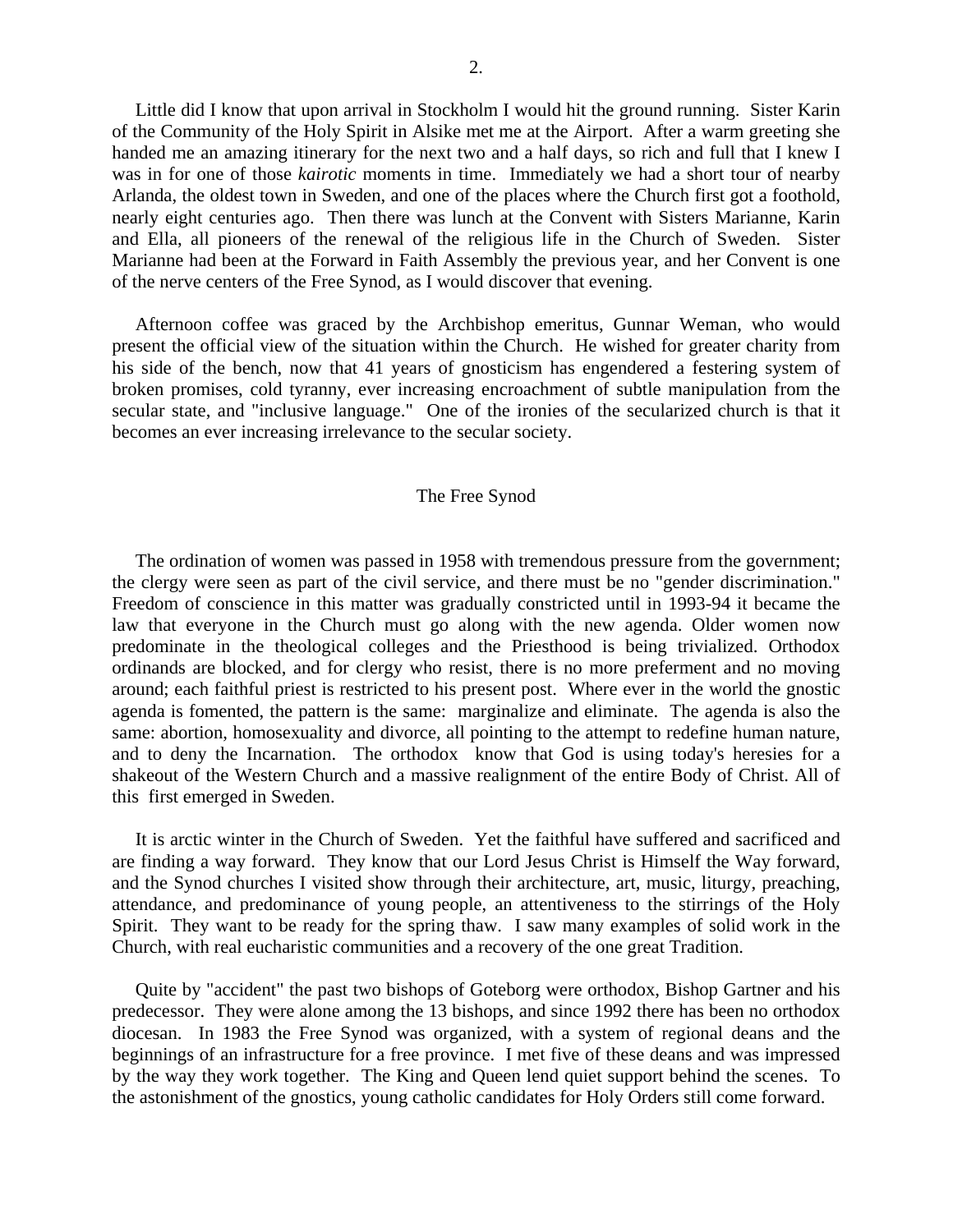There is a candid admission that the old state church is a Titanic that has hit the iceberg, and that the lifeboats must be put out. A relationship has been opened up with Forward in Faith in Great Britain, contact with the Norwegians and others in the region is good, and there is good communication with the Roman Bishop of Sweden, who is alert and sympathetic. relationship of the Church with the State is complex and in flux, and in the coming year there will be a surface separation of the two. In reality, at the local level, there will be even greater control by the secular authorities.

### Representatives of the Free Synod

 On Tuesday evening after Vespers the Sisters in Alsike had set up a buffet dinner for about ten people, clergy, seminarians and laity from the Stockholm area, serving in the Free Synod in various capacities. Far from being dispirited, they want to live in the freedom St. Paul describes in Galatians. There was discussion of the recent meeting of the Regional Deans in Rome, with some mention of the difficulties of uniting the old "evangelical" and "high church" elements. We also talked about the Norwegians, now linked with the Polish National Catholic Church, to form the Nordic Catholic Church, and about Forward in Faith, and the Province of Christ the King.

 I told them the story of our Province, and how the Lord has led us, out of Egypt and into the wilderness. In the Province, we have charted a course that involves some far-reaching reforms – restoring a sacramental, as opposed to a merely juridical, episcopate, building up a first-rate seminary, mapping out a missionary strategy, strengthening our canons, giving local parishes control of their own property, restoring the permanent Diaconate, moving our headquarters to Washington, D.C., seeing to it that the archbishop would eventually have his own diocese there, and opening up doors to other Catholics throughout the world. Ultimately it is our vocation to help reveal the unity of the Body of Christ, and the consensus of the undivided first millenium.

 Everyone I met, all through the trip, was interested in knowing more about our Seminary, and in meeting Archbishop Morse. "God favors the bold" was the theme of our session, and we talked about the importance of acting on principle, on what God ordains in Scripture and Tradition. "We have the mind of Christ." I assured everyone that we wanted to help them in every way we can, and to be in touch now more than ever.

### Uppsala and Stockholm

 After Mass and breakfast at the Convent, Sister Karin took me on a tour of Old Uppsala, the site of the ancient pagan temple, three burial mounds of Viking chiefs, and of the first cathedral, in the time of St. Eric, King and Martyr. She dropped me off in the home of the Rev. Jan Bystrom, and I said thank you and goodbye to Sister Karin. A doctoral student from the University of Uppsala, Michael Isaakson, joined Fr. Jan and me for lunch. Fr. Jan is a chaplain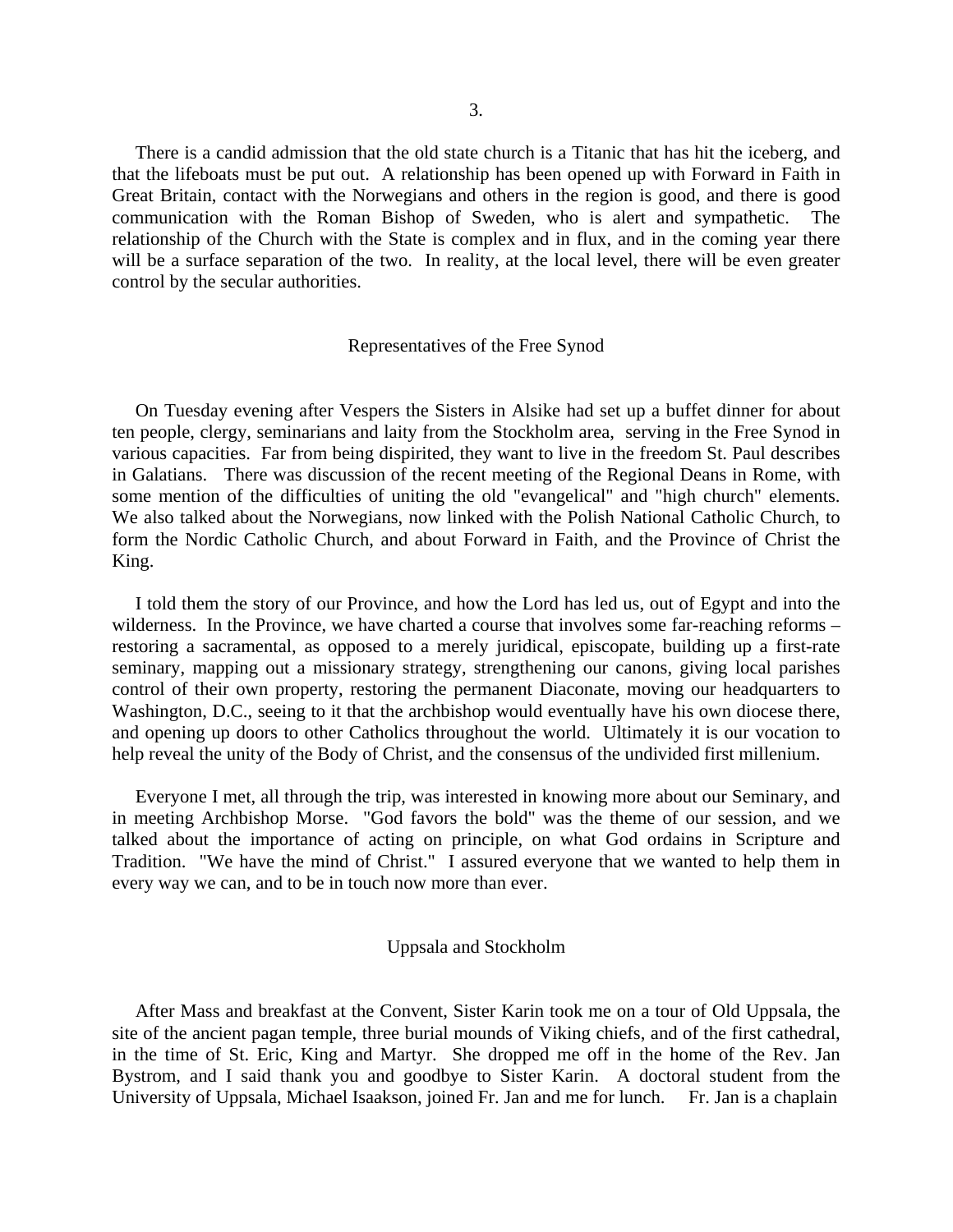of students and Director of the Institute of St. Anskar, and Michael is writing his dissertation on St. Ignatius of Antioch. They introduced me to academic and ecclesial Uppsala, with tours of the Cathedral and University. At the train station Michael handed me over to Fr. Folke Olofsson, Vicar of Rasbo and Dean of the Uppsala region of the Free Synod. Fr. Folke is a theologian and a pastor, and is the author of Where Is the Church of Sweden Going? It was a treat to meet his family and stay with them, and experience the culture from within the families with whom I stayed. After a tour of his  $13<sup>th</sup>$  Century church we talked until the wee hours of the morning, and his most urgent wish was that Bishop Morse could visit him right away.

 The next morning, Thursday, we continued to swap notes and see his satellite parish nearby. Fr. Sverker Tronet, Dean of the region of Strangnas, arrived for lunch, after which we headed for Stockholm. He has excellent connections with the Roman hierarchy. We saw the Cathedral in Stockholm, the University, and the parish Fr. Goran Beijer was serving, until he was restricted to one mid-day Mass per week. In fact, we arrived in time to see him before that very Mass, and discuss our plans to meet again in London in the coming week. Fr. Sverker and I made for the train station, and I boarded a train for Linkoping, some 100 miles to the southwest, to meet up with Fr. Niklas Adell.

#### Linkoping and Vadstena

 Fr. Niklas is Pastor of St. Hans Kyrka in Linkoping, and Dean of that region. He and his son got me at the station, and during dinner with his family, we laid out the itinerary for the next couple days, and discussed many matters – the Missouri Synod Lutherans, for example, who want to be catholics, and have bishops, and also of a meeting he had helped organize in 1997 for the Free Synod in Linkoping. The attendance was expected to be just a few hundred; over 2,000 came. Fr. Hans can get things organized. After the Friday morning Mass in his splendid modern church we had coffee in the parish hall with the staff and some parishioners of this lively parish in a newly developed part of town.

 We headed for lunch on Friday to nearby Vadstena, to the Shrine of St. Bridget, to meet the Vicar emeritus of Vadstena, Fr. Goran Grefback. I learned of the Pope's pilgrimage to the Shrine in 1989, and how, more recently, he proclaimed St. Bridget to be a Patroness of Europe. St. Bridget was one of the leading lights of the Church in Sweden in the  $14<sup>th</sup>$  Century. She and her husband had eight children, and after he died, she founded two cloisters, one for men and one for women. Vadstena has been a place of pilgrimage ever since. Fr. Niklas and I talked on the way home about the need of the Free Synod for its own bishop, and how a consecration of such a bishop should take place in the Shrine Church. The name of the Archbishop of Riga, in Latvia, came up, as a bishop who perhaps could help with such a consecration, along with Bishop Gartner and Archbishop Morse.

 That evening, back in the Adells' home, there were three local priests over for supper, and we spent hours going over the plight, or dark night, of the Church, and how to move the present situation along – to utilize every possible source of tangential energy, every possible fulcrum, every prompting of the Holy Spirit.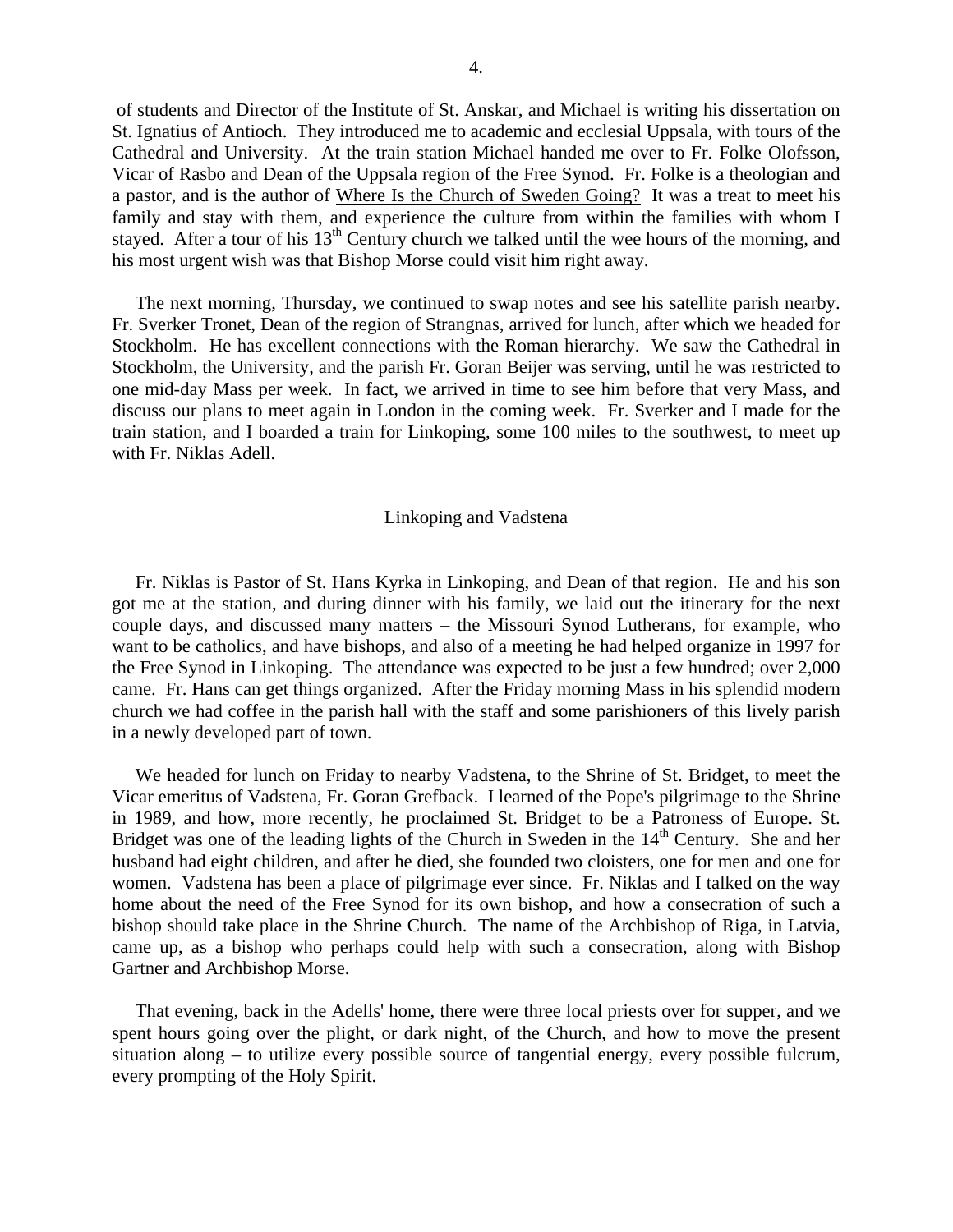### Lilla Edet and Goteborg

 It was time on Saturday morning to say goodbye to the Adells and go by train about 120 miles southwest to Goteborg, Sweden's second largest and most industrial city. Another of the regional deans, a young priest named Fr. Rolf Pettersson, met me and took me some 40 miles north to the Fuxerna Kyrka in Lilla Edet, a small industrial town where he is the curate. After meeting his wife and family, we talked about his situation, and the real issues to be faced in setting up a consecration of a bishop for the Free Synod. How, for example, would such a bishop be supported? He had recently been in Rome with the other regional deans to pour over all these matters. That afternoon we went to his  $18<sup>th</sup>$  Century church, with masterful, exquisite renovations and awesome icons, for a typical Saturday afternoon Baptism, at which there were about 40 family members. As in all the Synod parishes, the fidelity and hard work of the clergy bear fruit in congregations which are growing stronger.

 On Sunday morning, October 24, I met the Pastor, and was asked to concelebrate with him and Fr. Rolf. The Mass was beautiful in every way, and I felt I was part of a really solid eucharistic community. The plan for the evening was to visit Goteborg and see one of the lay leaders of the Free Synod, Ulla Ericson, who recently was dismissed from the work she was doing for the official Diocese. We went to a parish church near the University of Goteborg, the Buros Kyrkan, for an evening Mass. Not too long ago, Fr. John Paul Westin, SSC, now in Wisconsin, spent four years there, and he and I are in touch.

 There must have been over 100 students at the Mass, and dozens of faculty members, and young families, and a young priest whose sermon was so special that knowledge of Swedish was not necessary to be moved by it. Ulla and I drove back to the Petterssons for supper, and time to reflect. The next morning I was to fly to Gatwick Airport, and in the remaining hours, Fr. Rolf and I agreed that we could work to overcome the obstacles in the way of an episcopal consecration. Bishop Gartner could not see me on this trip, because of a conference, but in due course we would all be in touch. Yes, we are vulnerable, but our whole trust and confidence is in God, our heavenly Father. And his saints, like Bridget, are praying for us.

 I said to Fr. Rolf that the past week had been like being given a room-sized loaf of bread to eat. That reminded him of the angel that showed Elijah the bread he must eat, after the contest on Mt. Carmel with the prophets of Baal, and Elijah's flight from Jezebel. Elijah just wanted to die. "And as he lay and slept under a juniper tree, behold, then an angel touched him, and said unto him, Arise and eat…and again the second time, Arise and eat, because the journey is too great for thee." On he went, in the strength of that meat that foreshadows our Eucharist, forty days and forty nights, to Mt. Horeb, and to the still small voice of the Lord, and to the new order God intended for His people.

#### Forward in Faith, and on to England

 I flew to Gatwick on Monday morning and went right away for a couple days of hibernation to the Monastery of the Holy Trinity, in Crawley Down, a few miles south of the Airport. This Monastery is the Church of England's one contemplative order for men, and is signed on with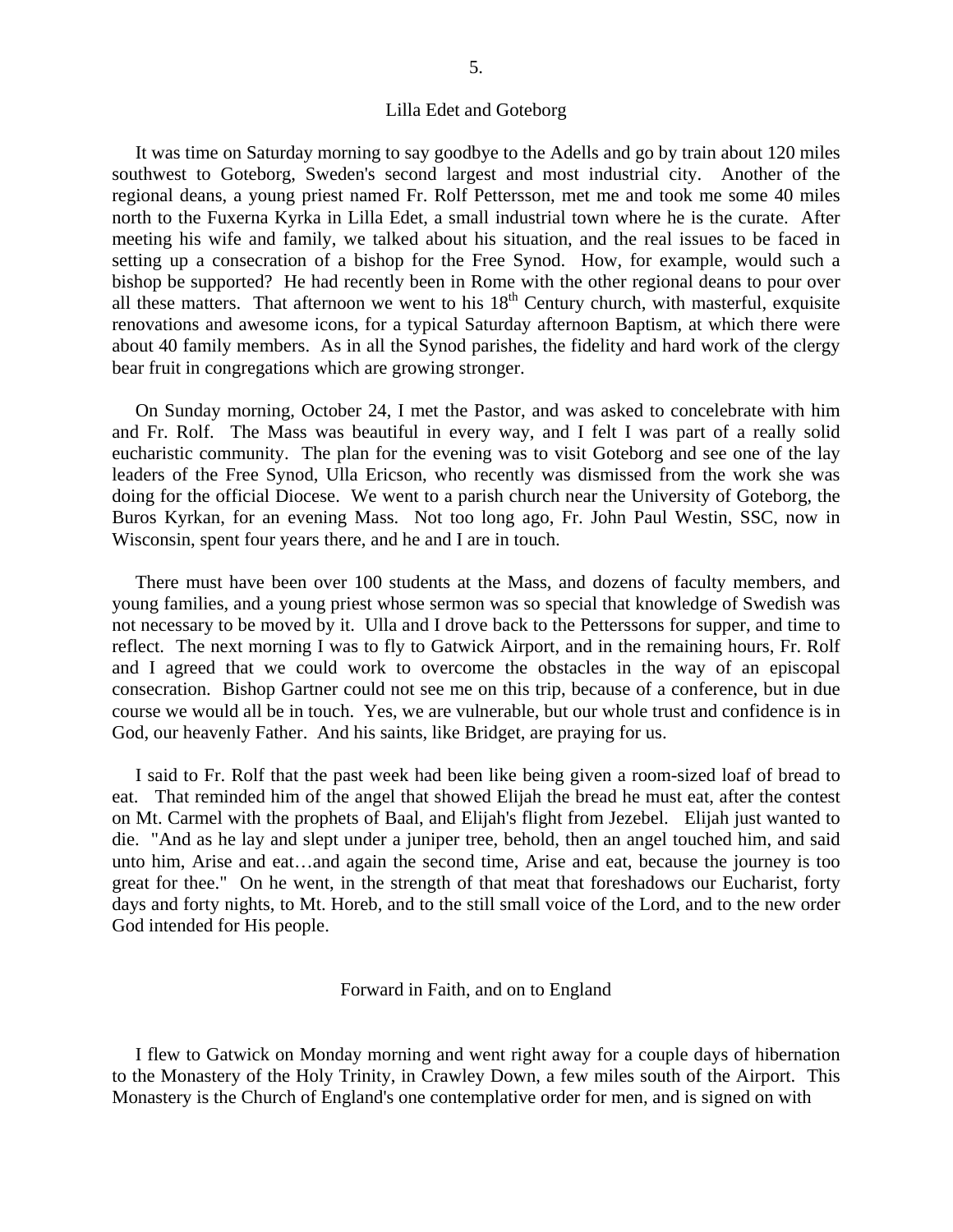Forward in Faith. Fr. Peter the Guestmaster and I took a train into London on Wednesday morning, to register for the Forward in Faith Synod, along with over 800 other priests. Fr. Geoffrey Neal and I met up, and it was possible that afternoon to sit down with Fr. Goran Beijer, the priest from Stockholm who had been virtually thrown out of his parish. We were able to go over some of the concepts of how a Free Synod bishop would function in Sweden. For example, a parish that invited our bishop in could be cut off. So the invitation would come from a "free eucharistic community" or *koinonia,* which might be coterminous with the parish. In the International Synod, reports from various countries were made, and I spoke briefly about the Province. There was genuine appreciation from many quarters about the stability of the Province, for the tone of its life, and its growth this past year. Fr. Neal and I shared the same goal: to widen the door that has been opened to the Province, and to help those who want to visit us now to do so.

 One evening, after the proceedings, Bishop Broadhurst and his wife invited Fr. Neal and me back to their home for drinks. Fr. Sam Edwards was there, from Forward in Faith in North America. The fact that we talked for four hours indicated the interest that has built up in the Province of Christ the King, now that we are more visible. There is genuine interest in us, and in learning more about us, and seeing how the hard line we have taken in the United States is benefiting everyone.

 One bishop who would like to visit the Province is the Rt. Rev. Paul Richardson. I served in Wandsworth, London in the early 70's in the parish next to his, and we became friends as well as colleagues. He left London shortly after I did, to be a chaplain in Norway, and then, in Papua New Guinea he was consecrated a bishop, later served a diocese in Australia, and is now in Newcastle. I saw him for the first time in 23 years, and he made a presentation on our destiny in the Church that was absolutely crystal clear, learned and electrifying.

 We can encourage others to come as well, to our synods, clericuses and to our Seminary. The door is open. An understanding of our hard line is growing, as is the interest in our life together. The hard line is serving us well, in matters of holy orders, marriage, liturgy, ecumenism, and our vision of the future.

 Other features of the Synod and Assembly were a plea for unity from the Archbishop of Canterbury, many reports, and a keynote address from Fr. David Moyer, SSC, Rector of Good Shepherd, Rosemont, and President Pro-tem of Forward in Faith in North America. He spoke of the ordeal of the parishes that are still trying to break "out of Egypt" and find their way forward. Since I once served at Good Shepherd, Rosemont, it was fascinating to be simultaneously with the successor of my former rector, Fr. Rutler, and with my former vicar from Wandsworth, Fr. Neal.

 The remainder of the trip was restful, at Turvey Abbey in Bedfordshire, a Roman Benedictine community two miles from the Neals. We went to Mass on Sunday, October 31, to a Forward in Faith parish in Wellingborough, St. Mary's, a masterpiece designed by Sir Ninian Comper, with a solid, growing congregation and a gifted young priest, Fr. Robert Farmer.